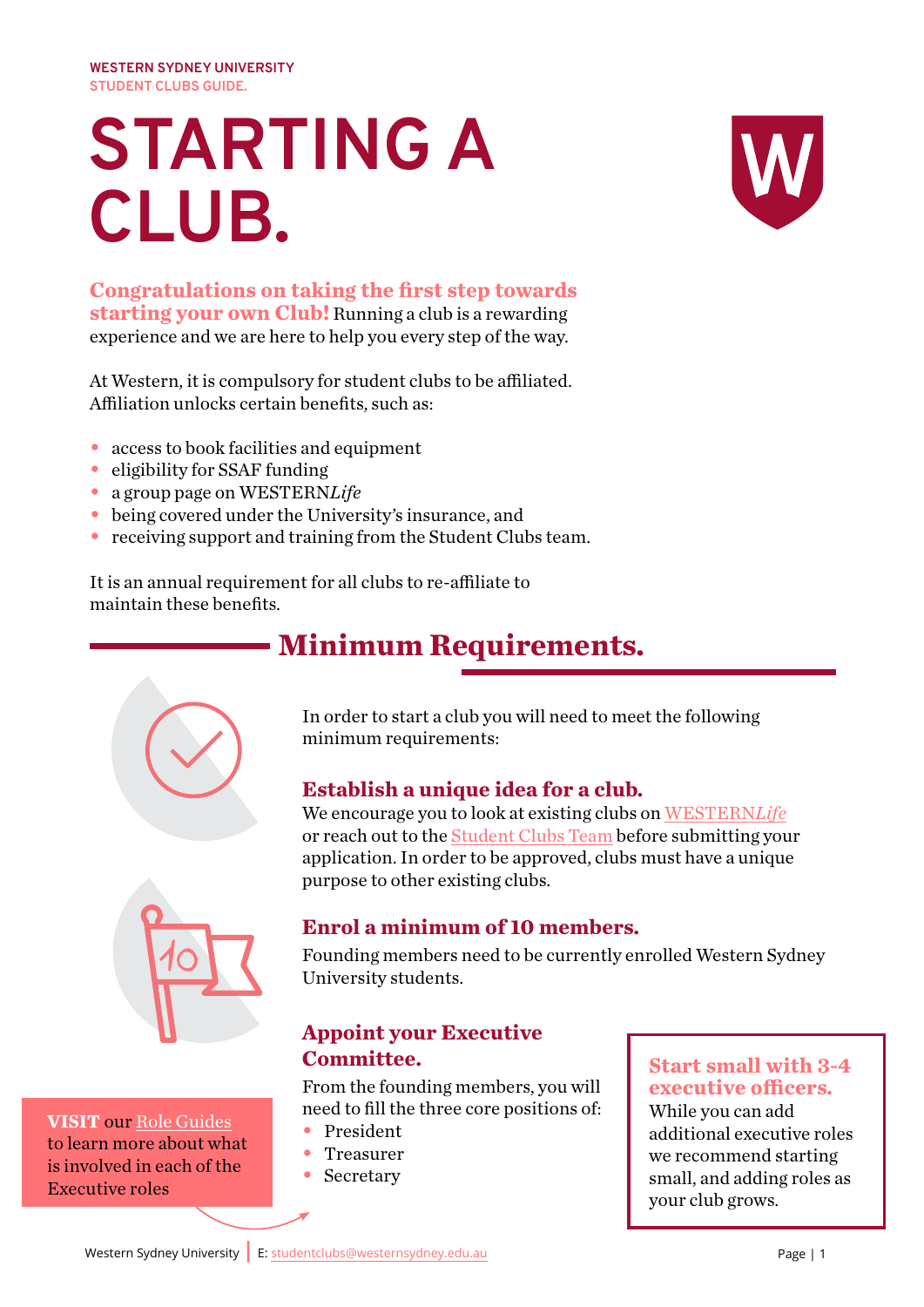



#### **Draft a mission statement.**

This should be a collaborative effort that succinctly outlines your unique aim. Your mission statement should answer the questions:

- **•** "how are we different from existing clubs?"
- "what do we want to achieve as a group?"
- **•** "what is our purpose?"

This helps potential members to clearly understand what it would mean to join your club.

### **Draft and endorse your Club constitution.**

All founding members of your club must discuss your constitution and agree upon its contents, with a majority voting that it meets your needs.

This should be recorded in brief meeting [minutes a](https://au.cglink.me/2ih/fff49f7dbbea2132d8ecc9962c976bc77f6e788f3fd9f4d8863a660c9cef1ac41)t your **Inaugural General Meeting.** You can review the [model](https://au.cglink.me/2ih/fff49f7dbbea2132d8ecc9962c976bc77f6e788f3fd9f4d8863a660c9cef1ac41)  [constitution template](https://au.cglink.me/2ih/fff49f7dbbea2132d8ecc9962c976bc77f6e788f3fd9f4d8863a660c9cef1ac41) and update the designated fields to reflect the aims and needs of your club.

# **Registering your club.**



Registration Reguests for New Student Clubs are now open! Being an executive of a club can be challenging, exciting and rewarding. Before you begin, please read our Getting Started Guide.

When you're ready click on the "(+) Register New Student Clubs" button to commence this process. You will be required to complete all mandatory fields on all pages of the Registration Request form (marked by an \*).

As part of these requirements, you will need to select both a Campus & Club Category. You will also need to upload a copy of your Constitution. You can download a copy of the Student Clubs Model Constitution via this link.

Register new Student Clubs